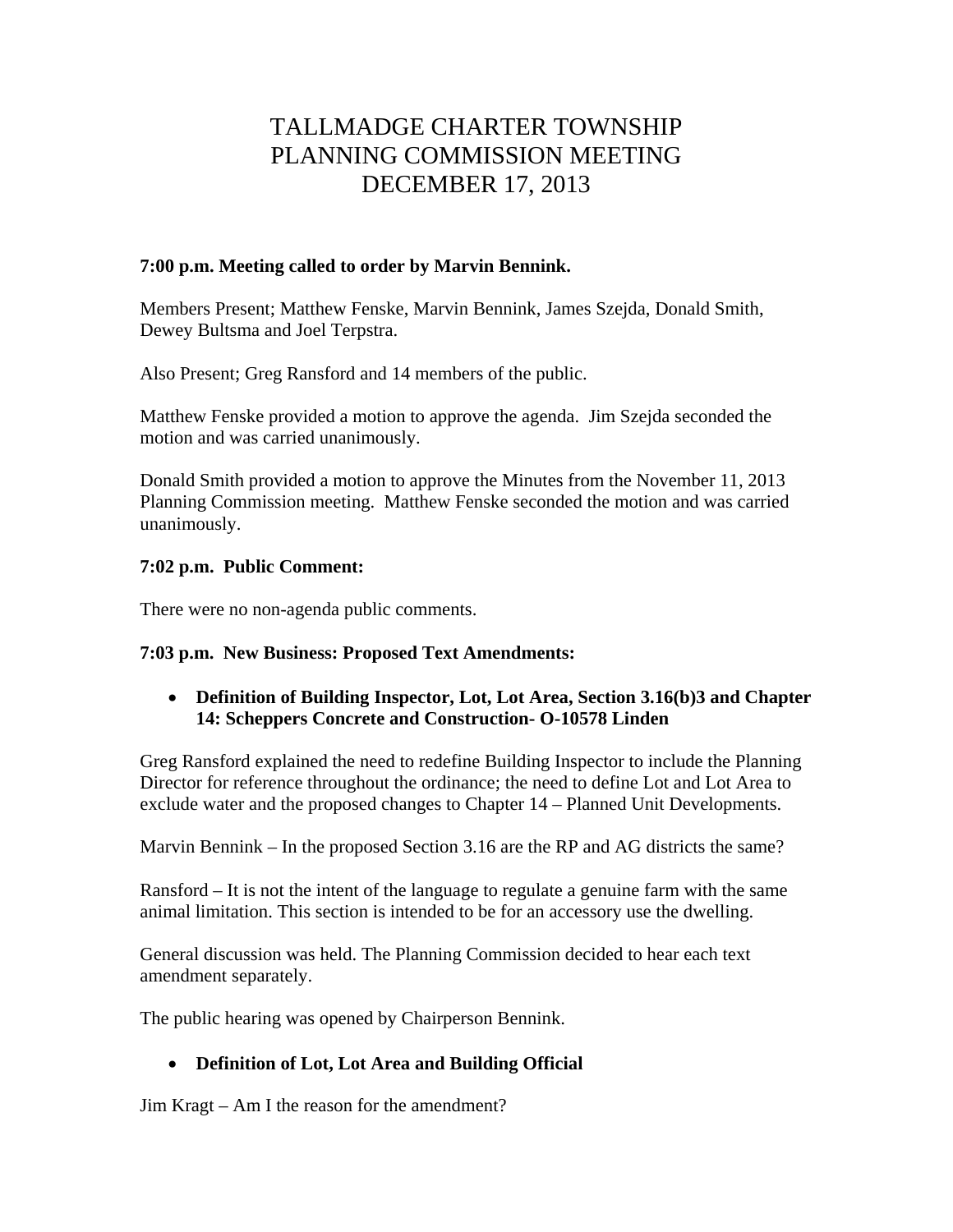Greg Ransford indicated that no, there have been several situations.

Jim Kragt – Why do we need the change?

Greg Ransford explained that there is a relationship between the lot area and the structures, animals and other accessory uses and the like within the lot. As a result, when a portion of the lot is under water, that relationship is compromised. In addition, the Planning Commission concluded that a lot should exclude water so the physical parcel meets the minimum acreage with land area.

Jim Kragt – I think it goes too far in R-1.

General discussion was held.

Joel Terpstra provided a motion to recommend approval of the proposed amendments to the Definition section of the Zoning Ordinance, as written. Dewey Bultsma seconded the motion and was carried unanimously.

## **Section 3.16(b)3 – Keeping of Animals**

Matt Overway – Thank you for your review again. I believe raising my own animals is the best way to provide food and nutrition for my family. I made mistakes in the process and learned from my experience. Manure from a cow is more than I can manage but goats are the perfect size to carry and are low manure. Pigs stink when confined. I would like to present an alternative to what is proposed (Matt provided copy of his proposal). I would like the Planning Commission to consider animal unit equivalency since sheep or goats will not have the same environmental impact as one cow or horse.

Joel Terpstra – Is the proposed language from the township a fix?

Greg Ransford – Yes, it is proposed as a fix to close the gap in animal language. Our interpretation is that applies to the animals listed but to eliminate any question, it is proposed to add the animal references in the text.

Joel Terpstra – Could the number of animals be zero now is literally interpreted?

Greg Ransford – Yes, but I do not think that is the intent.

Jim Szejda – I think there is merit to Mr. Overway's proposal but I would need an expert opinion to review the matter further.

Ron Brunsting, 1037 Luce Street – One cow equaling one goat is a problem. We need to review the ordinance.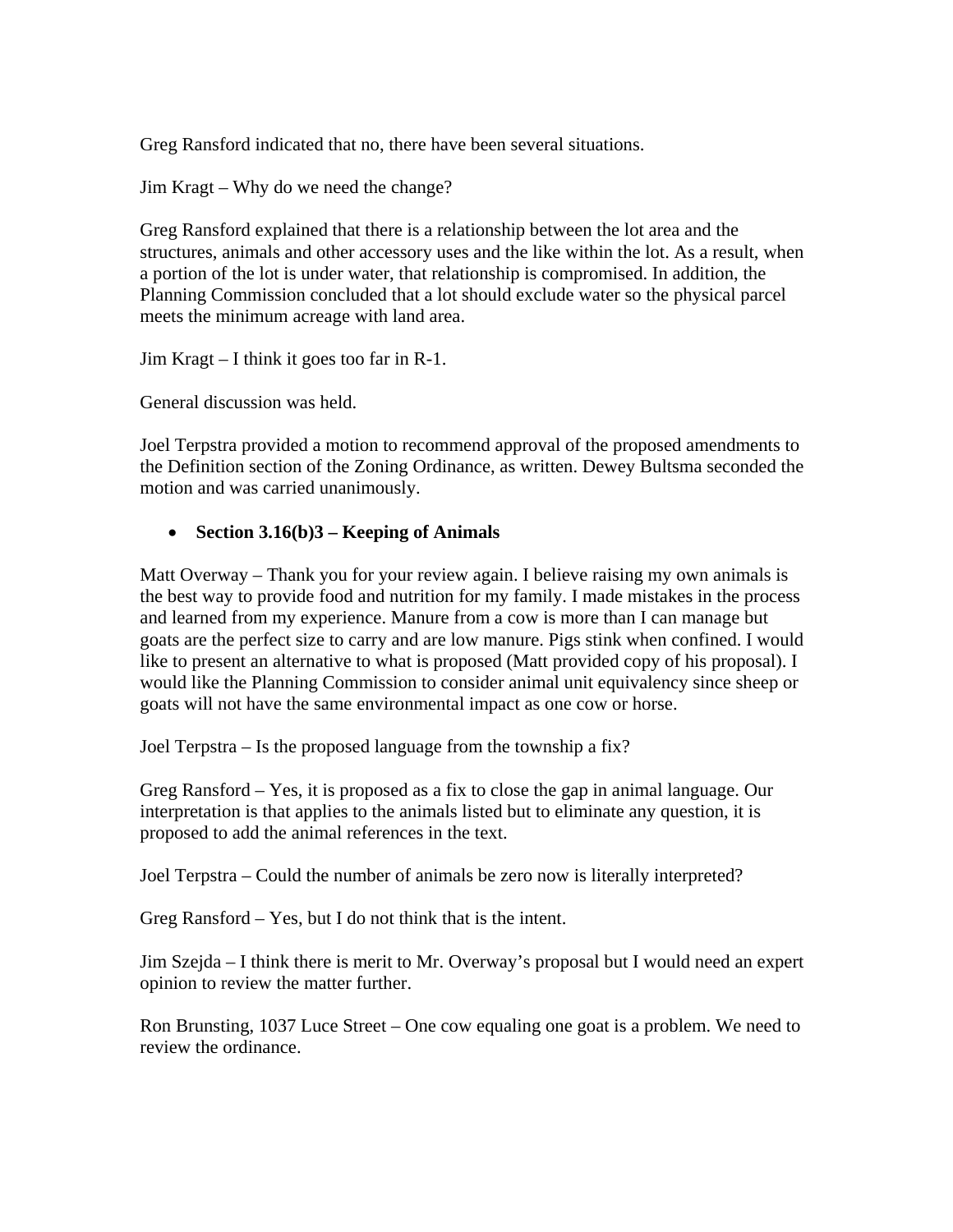Matthew Fenske – I commend Mr. Overway for this proposal and it makes sense to take a closer look.

Matt Overway – I am compliant with only four animals on the property right now.

Renee Fish, 13537  $24<sup>th</sup>$  Avenue – Keep in mind number eleven of his proposal and the birth rate that can happen for smaller animals.

Jim Szejda – There will always be an offender, so going with the maximum could cause greater issues for a poor manager of animals so I am concerned with the proposal in that regard.

Matt Overway – I tried to be conservative with the numbers.

Joel Terpstra – 20 goats on five acres is excessive and I try to protect the farmer but we need to balance all property uses.

Matt Overway  $-I$  want five animals, they baby up to 15 after winter and then we butcher by fall and are back down to five.

Jeannie Harvey, 1029 Luce Street – Rural Preserve neighbors know animals are possible to be located next door.

Joel Terpstra – I agree and we need to design language to protect each other.

Brian Brewer, 10393  $8<sup>th</sup>$  Avenue – Is the setback language for barns new?

Greg Ransford – No, it is existing language.

General discussion was held.

Alex Kelsbeek, 144 Begole – Should you not repair the language now and wait?

Greg Ransford – It is important to repair the potential argumentative loophole now to prevent challenges.

Matt Overway  $-1$  have a goat off site, what do I do with it? I am at four animals now.

Chairperson Bennink – If it would exceed the maximum number it should stay off site.

Greg Ransford read public comment submitted by Lisa Kramer and Peterson

Dewey Butlsma provided a motion to recommend approval of the proposed text to Section 3.16(b)3 of the Zoning Ordinance. Joel Terpstra seconded the motion and was carried unanimously.